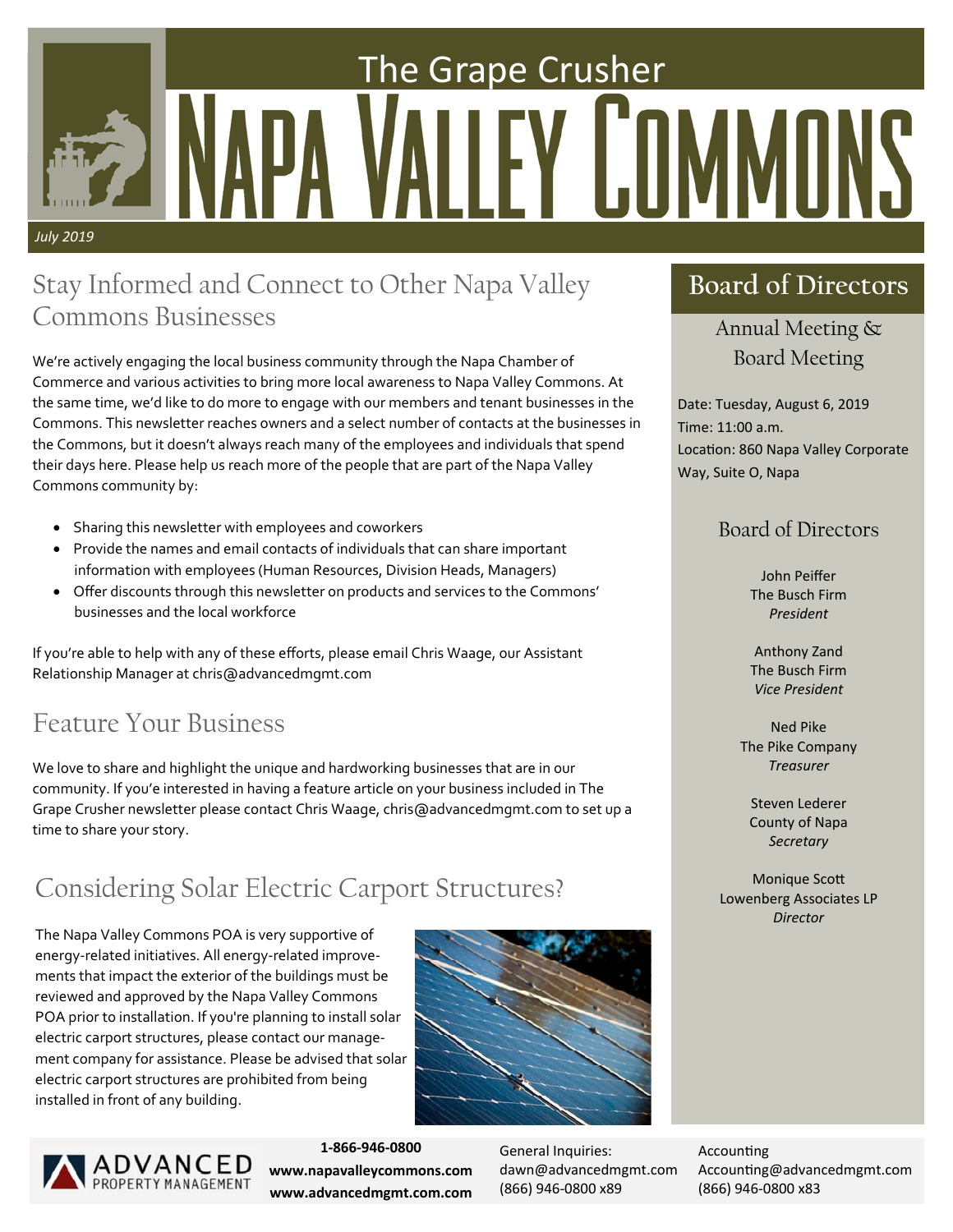# New Policy - Enforcement Policy & Schedule of Monetary Fines and Penalties

The Napa Valley Commons Board of Directors consulted with the NVC's general counsel to prepare an Enforcement Policy & Schedule of Monetary Fines and Penalties ("Policy") for our Development. The draft policy was sent to all property owners for review and comment. The purpose of this policy is to authorize monetary fines and/or penalties for violations of NVC's Governing Documents. The effect of the policy is that there will be a process in place regarding the imposition of monetary fines and/or penalties for violations of NVC's Governing Documents. The Board intends to review all owner comments and adopt the new policy at its regularly scheduled Board meeting that will be held on Tuesday, August 6, 2019 at 11:00 a.m. at 860 Napa Valley Corporate Way, Suite O, Napa. If you would like a copy of the draft policy, please email Dawn Friesen at dawn@advancedmgmt.com.

# Promotional Videos

As part of the ongoing efforts to create greater awareness of the Napa Valley Commons, the Board of Directors has followed the advice of the Chamber of Commerce and has approved the production of two promotional videos that will be used for digital marketing. In collaboration with local filmmaker, 1700 Films, the Board is currently working on a video feature on the history and community connection of the Napa Valley Commons and a informational short on the public services available here.

## Napa Valley Commons Design Guidelines - Version 2.0

The Board of Directors worked with the internationally recognized architec‐ tural firm WATG to create our current Design Guidelines (approved 2.22.16). Assisted by management, the Board has worked with WATG to create an updated version (2.0) of the Design Guidelines. The updates are based on experience gained in the past 3+ years working on a variety of new projects within Napa Valley Commons. Version 2.0 updates will include plant selection and maintenance, standards for landscape maintenance, solar panel installation and requirements (including solar carport structures), sidewalk details, mulch details and more.



# Website Update

The POA's website, www.napavalleycommons.com, has served the association well in providing key information about the property and its businesses, as well as providing a central point to access member accounts and documents. With ever-changing and advancing technologies, our website has become somewhat dated in its features and usability. To stay up to date with accessibility requirements and trends in digital communication, the Board will consider proposals form local media companies for the redesign of our website. The goal is to recreate a simple but beautiful website that is user‐friendly, responsive to multiple device types and provides great accessibility to all.



**1‐866‐946‐0800 www.napavalleycommons.com www.advancedmgmt.com.com** 

General Inquiries: dawn@advancedmgmt.com (866) 946‐0800 x89

**Accounting** Accounting@advancedmgmt.com (866) 946‐0800 x83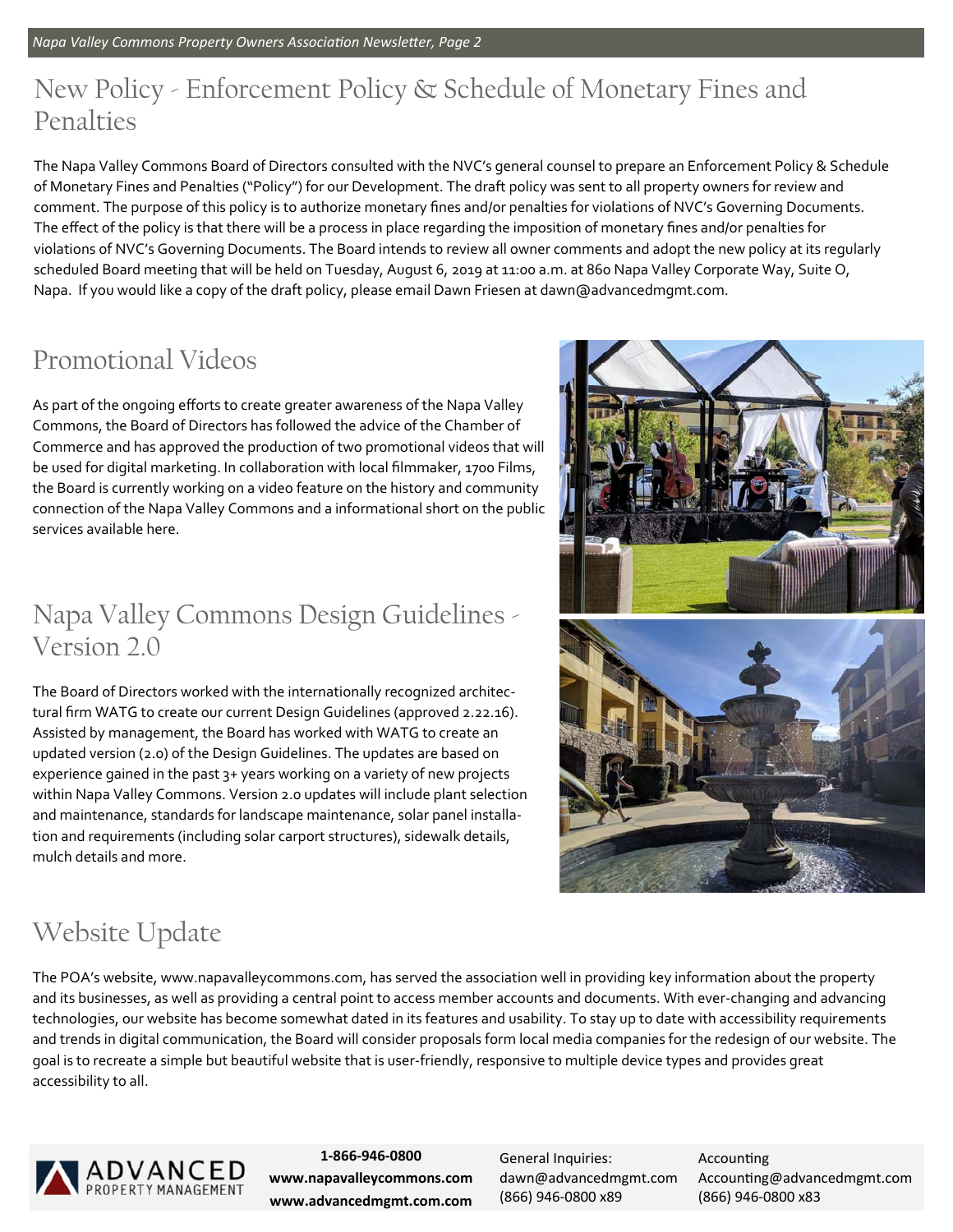# Project Updates

## **Median Landscape Design**

As previously reported, our trees in several median areas are approaching the end of their lifespan or showing signs of decay. After extensive research and analysis, a tree palette was updated with the collaboration of arborist Katie Krebs and design consultant firm WATG. Landscape architecture firm VanderToolen Associates is nearing completion of the construction documents for medians identified as currently needing replacement, after which the POA will go out to bid.

## **AT&T Cell Tower Fully Operational**

As reported in the last newsletter, the AT&T cell tower at Napa Valley Commons is now fully functioning. The AT&T cell signal had always been weak at Napa Valley Commons. After more than 5 years working on this project, we're very pleased the AT&T cellular infrastructure project (initiated by the Napa Valley Commons POA Board of Directors) has come to a successful conclusion. Strong technology infrastructure at Na‐ pa Valley Commons is critical to meet the needs of those who visit and do business at Napa Valley Commons.

## **Crosswalks and Sidewalks**

We're continuing to work toward the installation of five crosswalks and extending and connecting the existing sidewalks. Plans are complete for five crosswalks and plans are nearing completion for the first phase of sidewalk improvements. These are very important projects for Napa Valley Commons as they directly impact pedestrian safety and ease of pedestrian movement. In addition to facilitating pedestrian movement for local businesses within the Commons, the sidewalks will ultimately allow pedestrian access to the Vista Point Park that features the iconic Grape Crusher Sculpture.





**1‐866‐946‐0800 www.napavalleycommons.com www.advancedmgmt.com.com** 

General Inquiries: dawn@advancedmgmt.com (866) 946‐0800 x89

**Accounting** Accounting@advancedmgmt.com (866) 946‐0800 x83

## **UPCOMING EVENTS**



**The Village Events at Vista Colina:** 

**Fridays** – Food Truck Fridays

**Saturdays** – Lawn Hour

**Sundays** – Smokers Sundays

**July 21** – Artisan Market and Live on the Green

**August 3** – Lobster Feed

**August 4, 11, 18, 25** – Live on the Green

**August 31** – Village Beerfest

## **Check out Vista Colina events at: https://villagenapavalley.com/events/**

Would you like to publish events happening in the Commons in this newsletter? Contact Chris Waage, chris@advancedmgmt.com to share the details.